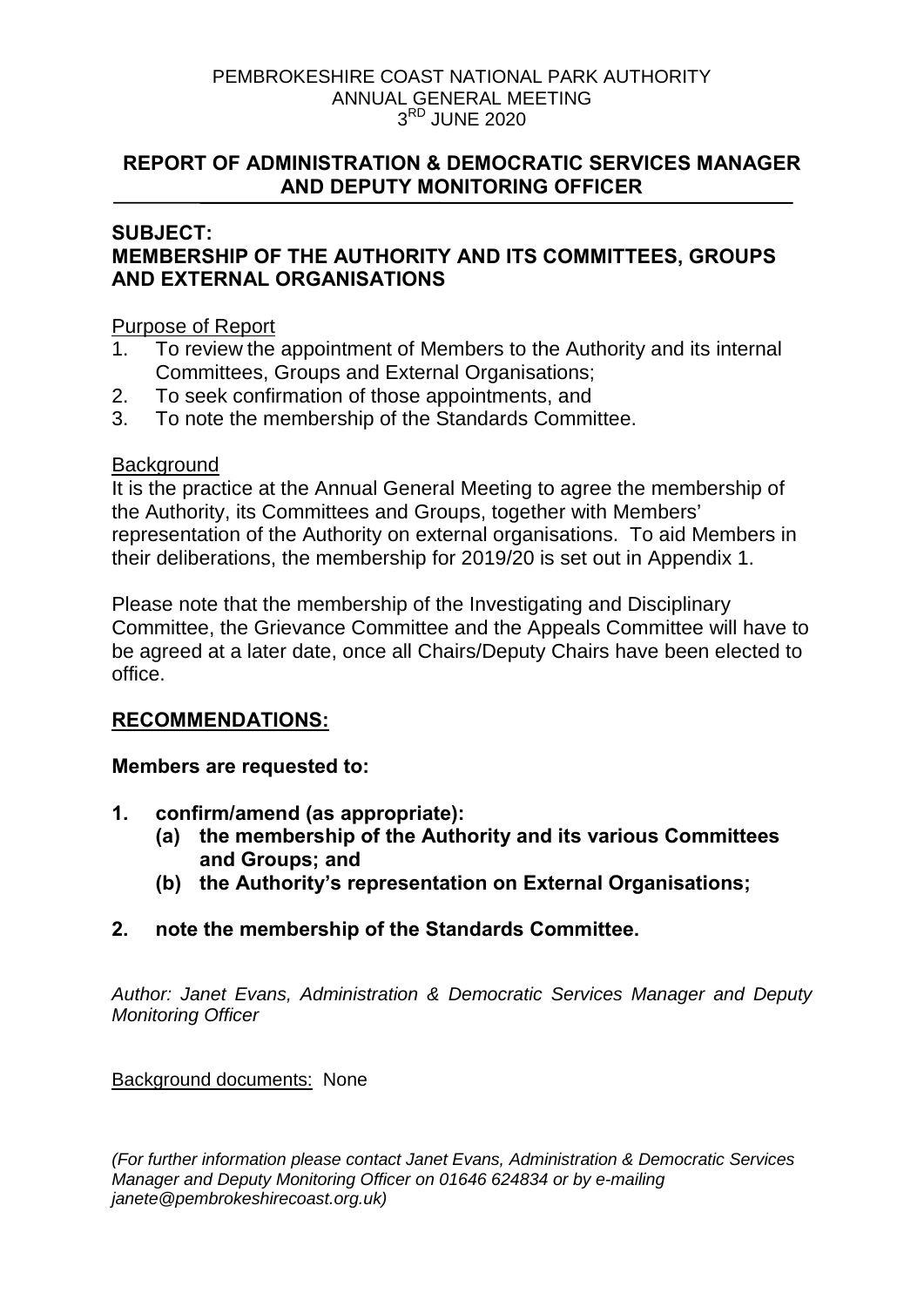# **PEMBROKESHIRE COAST NATIONAL PARK AUTHORITY**



# **MEMBERSHIP OF AUTHORITY, ITS COMMITTEES AND GROUPS 2019 – 2020**

### **NATIONAL PARK AUTHORITY**

All Members

#### **DEVELOPMENT MANAGEMENT COMMITTEE**  All Members

#### **AUDIT AND CORPORATE SERVICES REVIEW COMMITTEE** *(6 PCC, 3 WG)*

Councillor P Baker Mrs S Hoss Councillor Mrs D Clements **Dr R Heath-Davies** Councillor M James Manuel Mr GA Jones Councillor P Kidney Councillor R Owens Councillor M Williams

### **OPERATIONAL REVIEW COMMITTEE** *(6 PCC; 3 WG)*

Councillor K Doolin Dr M Havard Councillor ML Evans<br>
Councillor P Harries<br>
Councillor P Harries<br>
Councillor P Harries **Councillor P Harries** Councillor PJ Morgan Councillor A Wilcox Councillor S Yelland

### **PERSONNEL COMMITTEE** *(6 PCC; 3 WG)*

Councillor Mrs D Clements **Dr R Heath-Davies** Councillor ML Evans Mrs J James Councillor M James Mr GA Jones Councillor PJ Morgan Councillor A Wilcox Councillor S Yelland

### **EMPLOYEE FORUM** *(4 PCC; 2 WG)*

Councillor P Harries Mrs S Hoss Councillor P Kidney Dr RM Plummer Councillor R Owens Councillor M Williams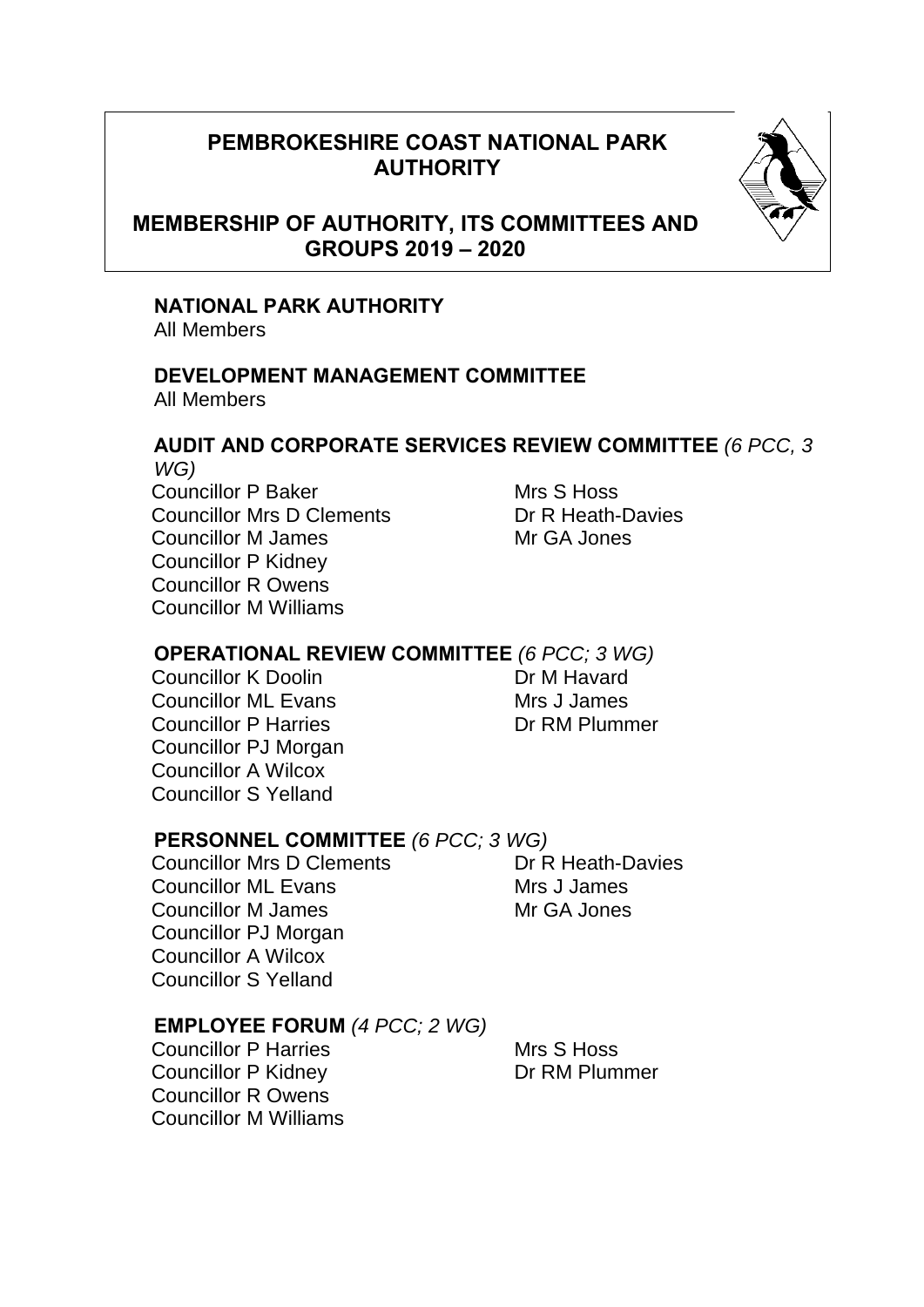### **CONTINUOUS IMPROVEMENT GROUP** (4 Members)

Chair, National Park Authority Chair, Audit and Corporate Services Review Committee Chair, Operational Review Committee Chair, Development Management Committee

### **MEMBER SUPPORT AND DEVELOPMENT COMMITTEE** *(9 Members)*

Councillor Mrs D Clements Mrs S Hoss Councillor K Doolin Mrs J James Councillor M James Dr RM Plummer Councillor P Kidney Councillor A Wilcox Councillor M Williams

### **SDF COMMITTEE** *(4 PCC; 2 WG)*

Councillor K Doolin Dr M Havard Councillor M James Dr RM Plummer Councillor M Williams Councillor S Yelland

### **STANDARDS COMMITTEE APPOINTMENTS PANEL**

Chair and Deputy Chair, National Park Authority Chair, Audit and Corporate Services Review Committee Councillor S Yelland One lay Member

# **STANDARDS COMMITTEE** *(2 PCC; 1 WG plus three Independent*

*Members)* Councillor PJ Morgan Dr RM Plummer Mr J Daniels Councillor R Owens Mr P Davies

Ms W Taylor Mrs V Tomlinson

### *NOTE:*

*The Chair and Deputy Chair of the Authority are ex-officio Members of all Committees, Groups, etc. The immediate past Chair is also regarded in this capacity for a period of one year only after vacating the office of Chair.*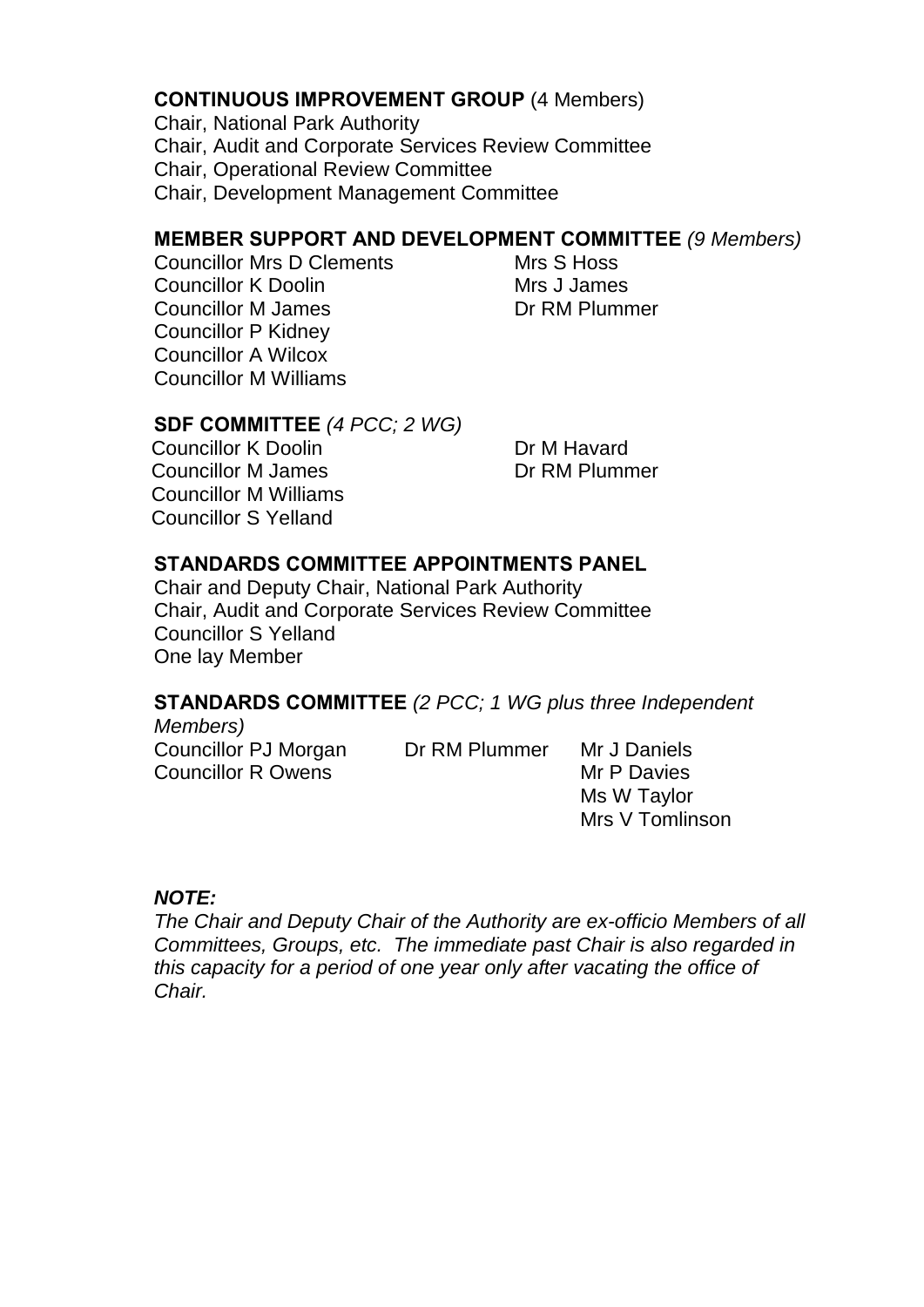# **PEMBROKESHIRE COAST NATIONAL PARK AUTHORITY**



### **REPRESENTATION ON EXTERNAL ORGANISATIONS 2019 – 20**

### **NATIONAL PARKS UK EXECUTIVE COMMITTEE**

Chair, National Park Authority Deputy Chair, National Park

Authority *(Substitute)*

## **NATIONAL PARKS WALES**

Chair and Deputy Chair, National Park Authority

## **WELSH LOCAL GOVERNMENT ASSOCIATION**

# **COUNCIL**

Councillor M James Chair, National Park Authority *(Substitute)*

### **EXECUTIVE BOARD**  Chair, National Parks Wales

**JOINT COUNCIL FOR WALES** 

Councillor M Williams Councillor R Owens *(Substitute)*

### **PARTNERSHIP COUNCIL FOR WALES** Chair, National Park Authority

# **CAMPAIGN FOR NATIONAL PARKS** *(One Member)*

Mr O Wyn *(Snowdonia for NPW)* Dr M Havard *(Contact Member)*

# **ALLIANCE FOR NATIONAL PARKS** *(One Member)*

Dr M Havard

**CARDIGAN BAY COASTAL GROUP/ADVISORY GROUP**  Councillor M James Councillor P Harries *(Substitute)*

# **PORT OF MILFORD HAVEN ADVISORY COMMITTEE** *(One Member*

*plus Substitute)* 

Councillor R Owens Councillor S Yelland *(Substitute)*

**PEMBROKESHIRE LOCAL ACCESS FORUM** *(One Member)* Councillor P Harries

**SAUNDERSFOOT HARBOUR ADVISORY COMMITTEE**  Councillor P Kidney